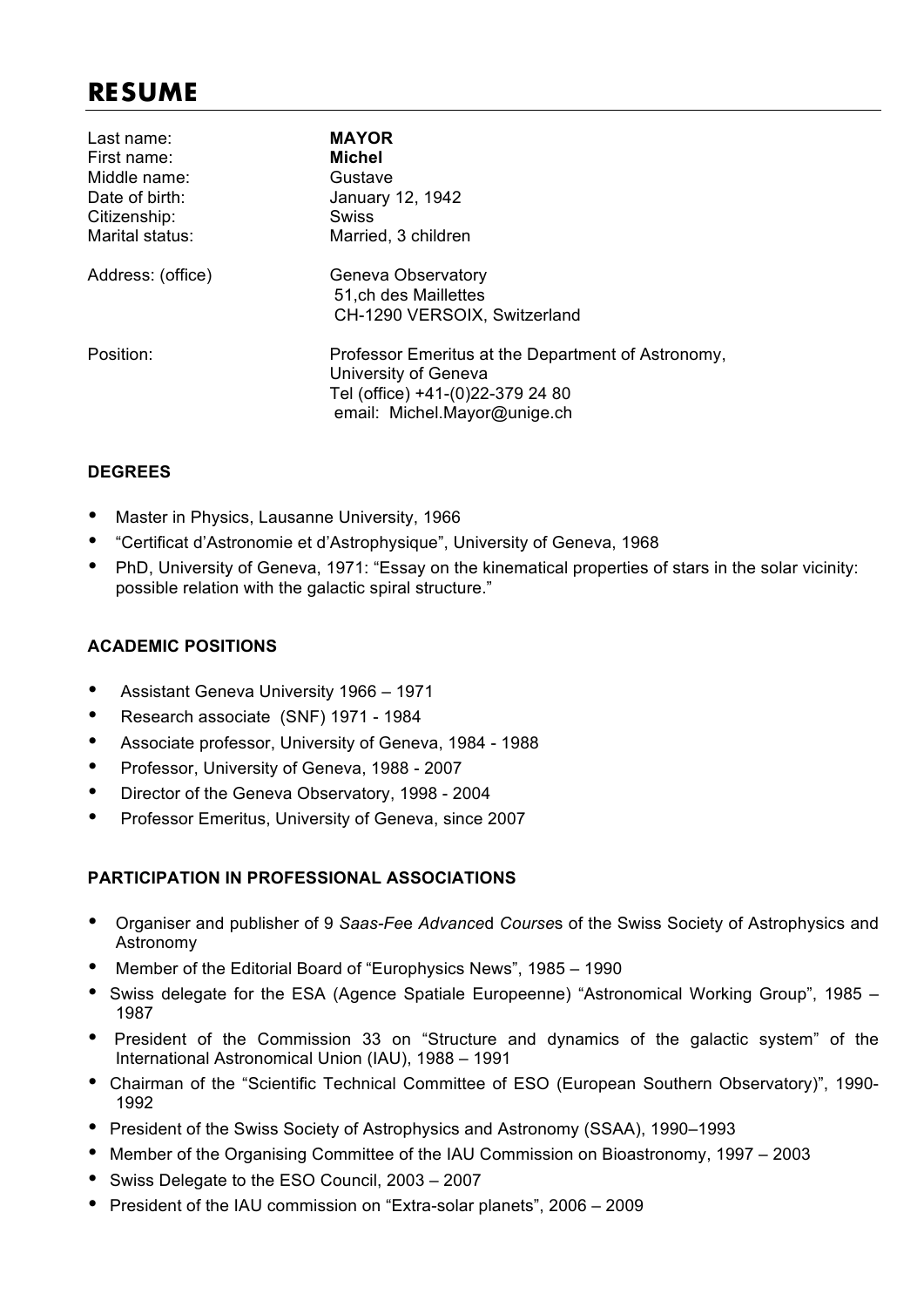- Member of the "European Academy of Sciences", 2004
- Foreign Associate of the French Academy of Sciences, 2003
- Honorary Fellow of the Royal Astronomical Society (UK), 2008
- Foreign Member of the National Academy of Sciences (USA), 2010
- Foreign Member of the American Academy of Arts and Sciences, 2010
- Honorary Member of the AAS (American Astronomical Society), 2015
- Honorary Member of the EGU (European Geosciences Union), 2016

#### **AWARDS AND DISTINCTIONS**

- Award of the "Académie Française des Sciences" 1983 (Prix "Charles-Louis de Saulces de Freycinet", (this prize has been jointly awarded to André Baranne and Michel Mayor).
- Discovery of the first extra-solar planet 51 Peg, cited by "Sciences" as one of the 10 most important discoveries in 1995
- Medal of the IAU Commission of Bioastronomy awarded at the General Assembly at Kyoto, 1997 (this medal has been jointly awarded to M. Mayor, D. Queloz, G. Marcy, P. Butler)
- Laureate of "Marcel–Benoist" Award 1998 of the Swiss Confederation
- Janssen's Medal awarded by the Société Astronomique de France, 1998
- ADION's Medal awarded by the Observatoire de la Côte d'Azur, Nice (France), 1999
- Laureate of the "E. Balzan" International Award 2000
- Medal awarded by the Montpellier University (France), 2001
- The asteroid 125076 Michelmayor is named in his honour.
- Prize "Livre de l'astronomie 2001" awarded for the publication of the book "Les nouveaux mondes du cosmos" (in collaboration with P.Y.Frei) awarded by the 17th Astronomy Festival Haute Maurienne/F
- Einstein Medal, 2004
- Knight of the French Legion d'Honneur 2004
- Member of the list of "Highly cited Scientists" (Presently, h-index 106)
- Laureate of the Prize of the "Fondation pour Genève", 2005
- Laureate of the Shaw Prize for Astronomy (shared with G. Marcy), Hong-Kong, 2005
- Medal of the University of Geneva, 2009
- Karl-Schwarzschild Medal awarded by the Deutsche Astronomische Gesellschaft, 2010
- Viktor Ambartsumian International Prize (shared with G. Israelian and N. Santos), 2010
- Prize (Sciences) awarded by the town of Geneva (shared with D.Queloz and S.Udry), 2011
- BBVA " Frontiers of Knowledge Award " (shared with D.Queloz), Madrid 2012
- Nature Citation as a member of the 2013 Top Ten Scientists
- Gold Medal of the Royal Astronomical Society, 2015
- Tycho Brahe Prize awarded by the European Astronomical Society, 2015
- Kyoto Prize in Basic Sciences, awarded by the Inamori Fundation, Nov. 2015
- Jean-Dominique Cassini Medal awarded by the European Geosciences Union, Apr. 2016
- Officer of the French Order "Legion d'Honneur" , May 2017
- Wolf Prize (physics ), June 2017
- Nobel Prize (physics) (shared with J.Peebles and D.Queloz) , Dec.2019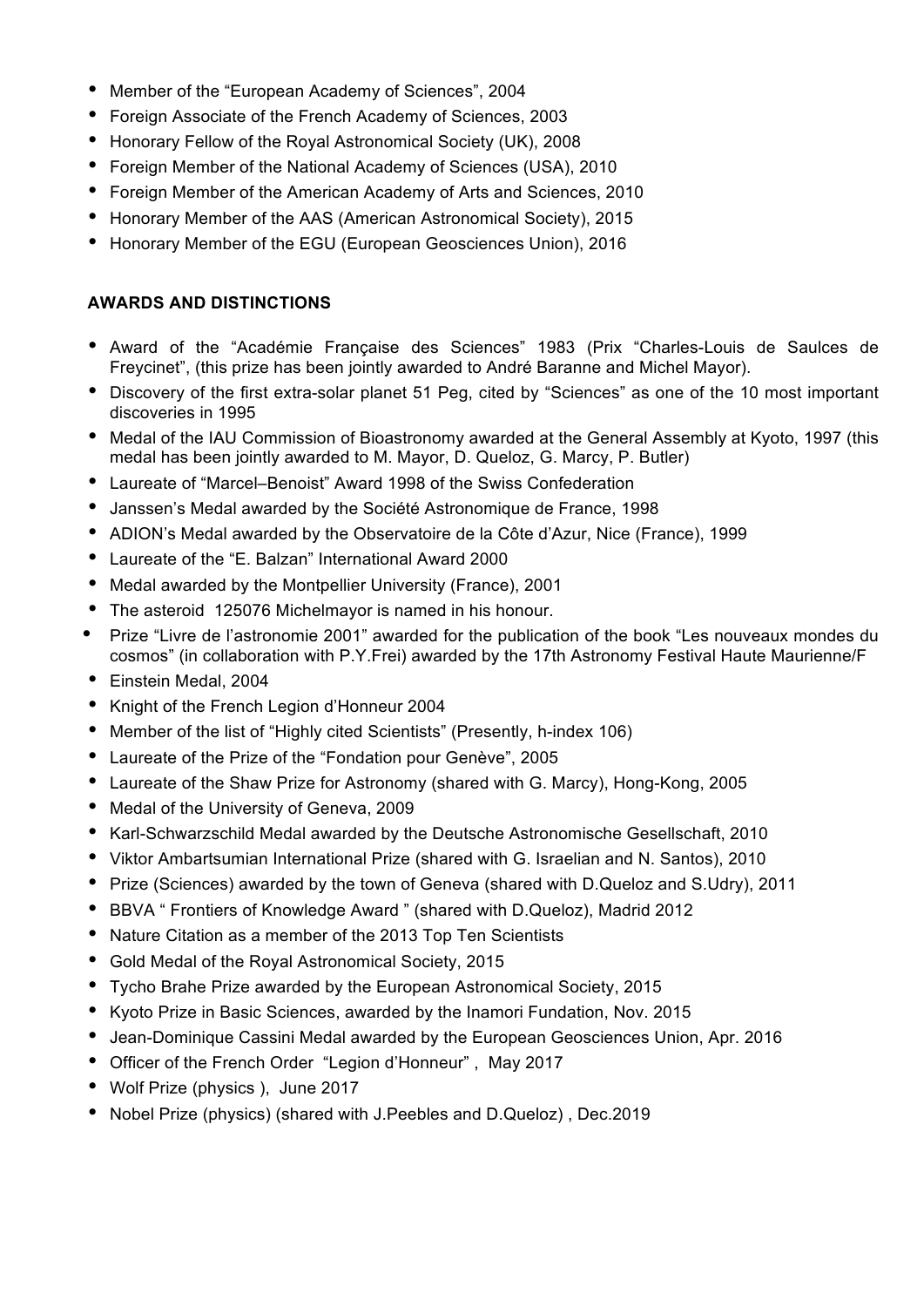#### **HONORARY DEGREES**

- Honorary Doctor of Katholieke Universiteit Leuven (Belgium), 2001
- Honorary Doctor of the Swiss Institute of Technology, 2002
- Honorary Doctor of the Federal University of Rio Grande do Norte (Brazil), 2006
- Honorary Doctor of Philosophy of Uppsala University (Sweden), 2007
- Honorary Doctor of Paris Observatory (France), 2008
- Honorary Doctor of the "Université Libre de Bruxelles", (Belgium), 2009
- Honorary Doctor of the University of Provence (Marseille, France), 2011
- Honorary Doctor of the Joseph Fourier University (Grenoble, France), 2014
- Honorary Doctor of the University of Liège (Belgium), 2018

### **SPECIAL LECTURES AND INVITED DISCOURSES**

- Invited Discourse of the General Assembly of the International Astronomical Union, Manchester, Aug. 2000
- Niels Bohr Lecture, Copenhagen, 2000
- 5th Leibniz Kolleg's Lecture, Potsdam (Germany), 2001
- Laureate of the Helen Sawyer-Hogg Prize, awarded by the Canadian Astronomical Society, 2005
- Barringer's Lecture at the 69th annual meeting of the Meteoritical Society, Zurich 2006
- Payne-Gaposchkin's Lecture at Harvard University (US), 2008
- Marker's Lecture at Pennstate University (US), 2008
- Kepler's Lecture at Tübingen University (Germany), 2009
- Andrew Chamblin's lecture at Cambridge University, 2010
- Karl-Schwarschild's lecture at the meeting of the Deutsche Astronomische Gesellschaft , Bonn, 2010
- Edmund Halley's lecture at Oxford University, 2011
- Paco Yndurain's lecture at Madrid University, 2011
- Yervant Terzian's lecture at Cornell University, 2012
- Einstein's lecture at the Weizmann Institute (Israel), 2013

## Resume , Michel Mayor

Michel Mayor, was born in Lausanne (Switzerland). Having obtained a master in physics at Lausanne University, he moved to astrophysics and get interested in the dynamics of spiral galaxies.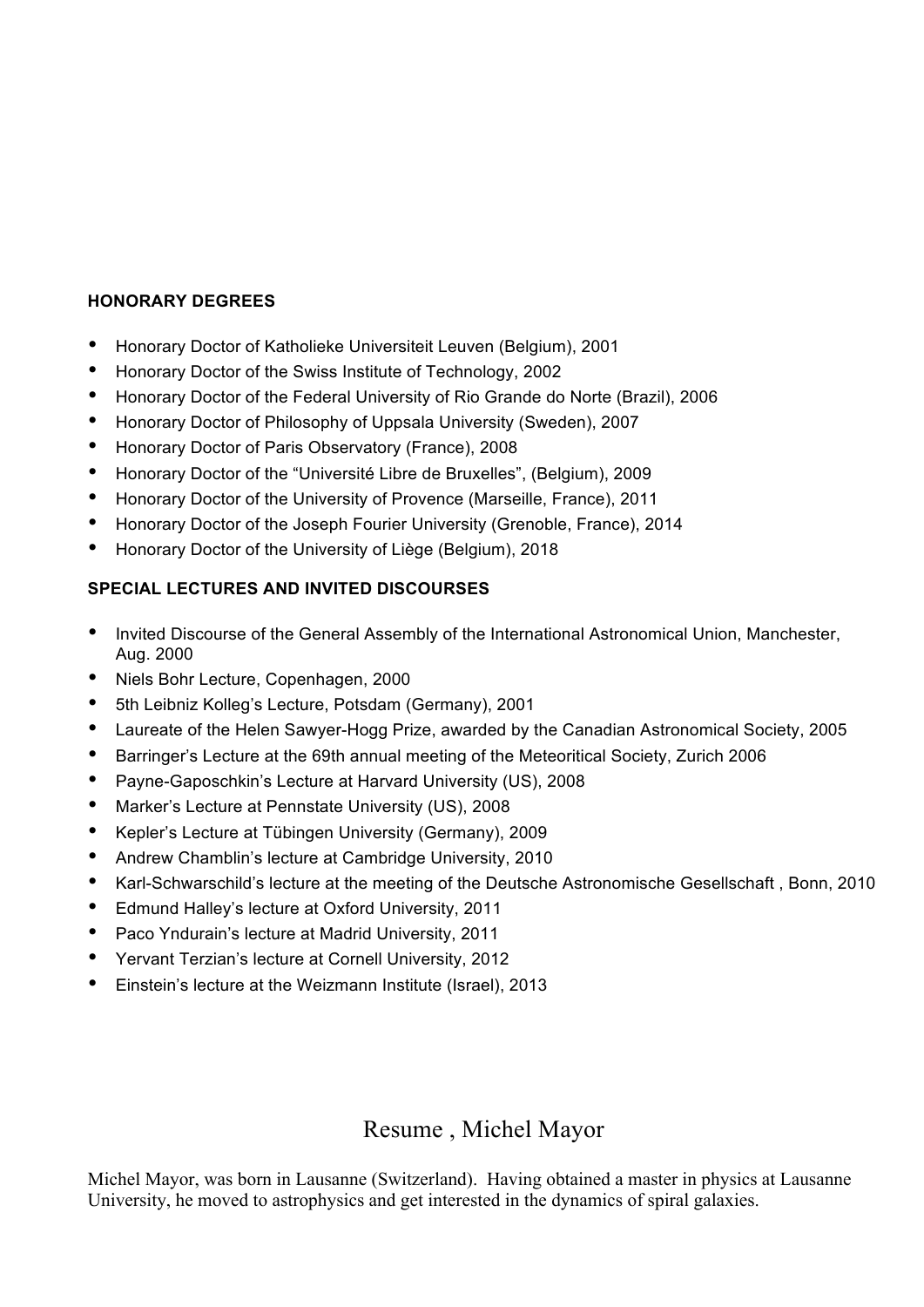The PhD of Dr. M.Mayor was devoted to the search of evidence of spiral structure in the Milky Way in the velocity distribution of stars close to the Sun. To test that possibility, at the end of his PhD he decided to develop a new specific spectrograph to measure stellar radial velocities. This was the start of his interest in stellar kinematics. This research led to various fields of interest, among which the dynamics of globular clusters and the study of statistical characteristics of solar-type binary stars. (Duquennoy, Mayor (1991) He was naturally driven to study small mass companions to stars analogous to our Sun. By the end of the 1980's the evolution of technology was such to allow for the development of a new spectrograph. This spectrograph, built at the Haute-Provence Observatory, reached a level of precision permitting to detect extra-solar planets.

Part of a large survey, with Didier Queloz, one of his graduate students, they have detected, in 1995, the planetary companion to the solar-type star 51 Pegasi : this was the first detection of an exoplanet. This discovery has resulted in the advent of an exciting new research field "exoplanets". As a result of constant improvements to his high dispersion spectrographs Dr.Mayor's work has significantly contributed to the discovery of "super-Earth" planets with mass greater than that of Earth. In 2000, Dr.Mayor took the lead for the construction of a new spectrograph: HARPS, optimized to search for very low mass planets. This spectrograph revealed the large occurrence of the subpopulation of super-Earths on tight orbits, challenging the scenarios of planetary formation.

Apart from his research activity, Dr.Mayor initiates a series of advanced level courses of Astrophysics since 1971, the "Saas-Fee courses". He was a co-organizer for nine of these courses.

From 1984 to 2007, he was teaching astrophysics at Geneva University for undergraduate courses at the department of physics as well as post-graduate ones at the department of astronomy. From 1998 to 2004, M.Mayor was Director of the Geneva Observatory.

He was also active in ESO (the European Southern Observatory), being the chairman of the Scientific and Technological Committee of that organization (1990-92) and the Swiss delegate to the Council of ESO (2003-2007).

In the frame of the IAU (International Astronomical Union) M.Mayor chaired the Commission on the "Structure and Dynamics of the Galactic System" (1988-1991), as well as the new Commission devoted to "Extra-solar planets" (2006-2009).

Since 2007, Dr.M.Mayor is Emeritus professor at Geneva University.

Twenty years after the discovery of 51Peg b, M.Mayor is still very active to detect and characterize exoplanets, devoting a large fraction of his time as a member of his group of research as well as inspiring other teams. For example M.Mayor was at the origin (with D.Latham) of the development of a northern copy of the overwhelming HARPS spectrograph to measure the mass of rocky planets detected by the Kepler space mission. A program focused on the physics of very low mass planets having allowed numerous scientific publications.

He also gives a large tribute to outreach activities … a direct consequence of the exceptional interest of the public for that new domain of astronomy.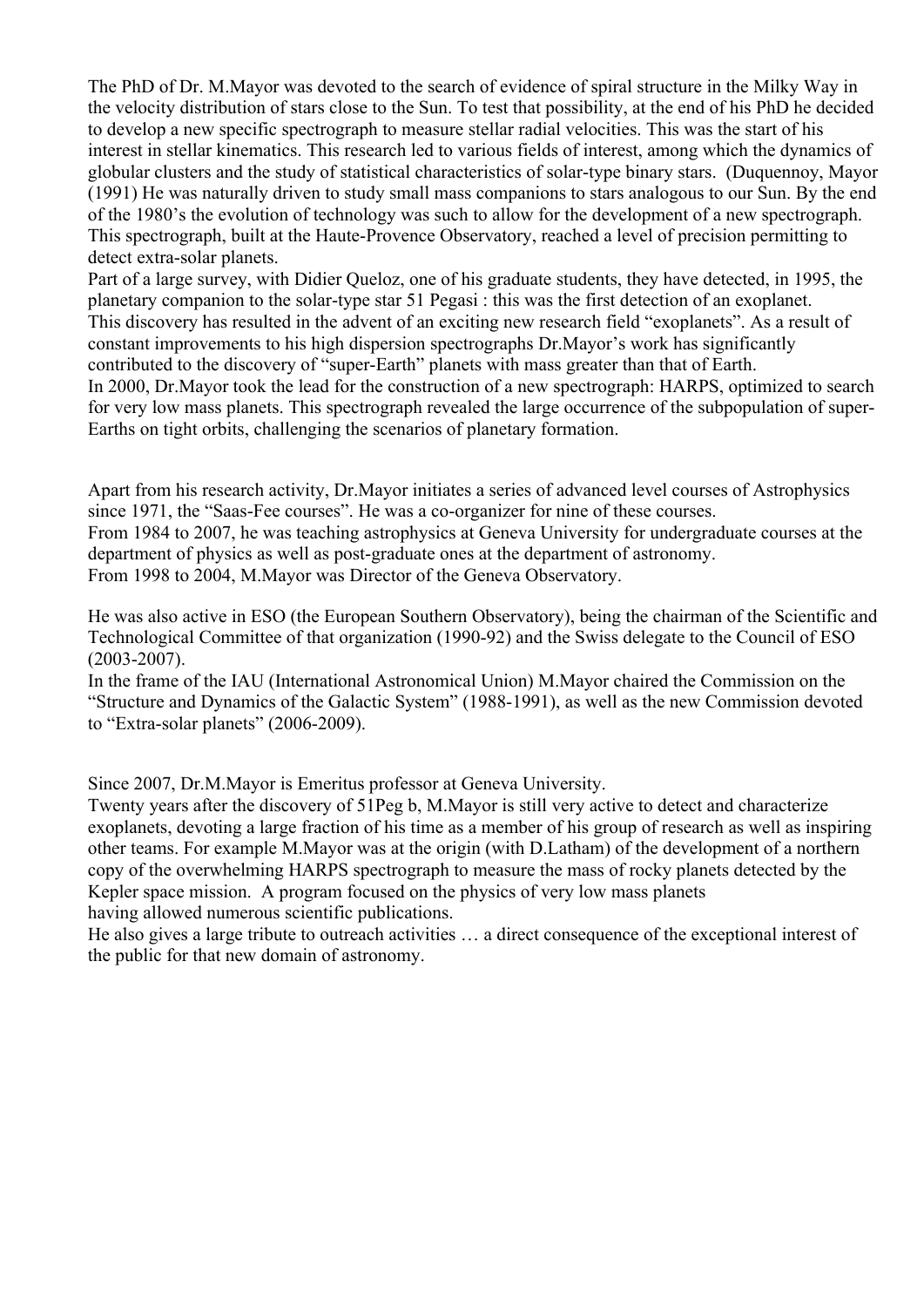### **A FEW SELECTED PAPERS**

| 1              | A Jupiter-mass companion to a solar type star                                                                                                                                     |
|----------------|-----------------------------------------------------------------------------------------------------------------------------------------------------------------------------------|
|                | Nature 378, 355 (1995)<br>Mayor M., Queloz D.                                                                                                                                     |
|                | First discovery of a planet orbiting a solar-type star.                                                                                                                           |
|                | This first exoplanet provides the evidence of planetary migration, a                                                                                                              |
|                | physical effect involved in any present scenario of planetary formation.                                                                                                          |
|                | Paper selected in "A Century of Nature; Twenty-one discoveries that changed Science and                                                                                           |
|                | the World". Edited by Laura Garvin of Tim Lincoln University of Chicago Press 2003.                                                                                               |
|                | One of the 3 selected papers in astronomy.                                                                                                                                        |
| $\mathbf{2}$   | An extra-solar planetary system with three Neptune-mass planets                                                                                                                   |
|                | Nature, 441, 305 L, (2006)                                                                                                                                                        |
|                | Lovis C., Mayor M., Pepe F., et al.                                                                                                                                               |
|                | The first example of the population of Neptune mass-planets on tight orbits.                                                                                                      |
| 3              | The HARPS search for southern extra-solar planets                                                                                                                                 |
|                | XIII. A planetary system with 3 super-Earths (4.2, 6.9, and 9.2 $M(\oplus)$<br>A&A, 493, 639, (2009)                                                                              |
|                | Mayor M., Udry S., Lovis C., et al.                                                                                                                                               |
|                | A planetary system with 3 super-earths. The first example of the rich population of Super-                                                                                        |
|                | Earth orbiting solar-type stars.                                                                                                                                                  |
| 4              | The HARPS search for southern extra-solar planets                                                                                                                                 |
|                | XVIII. An Earth-mass planet in GJ 581 planetary system                                                                                                                            |
|                | A&A, 507, 487, (2009)                                                                                                                                                             |
|                | Mayor M., Bonfils X., Forveille T., et al.                                                                                                                                        |
| 5              | Detection of planetary transits across a sun-like star                                                                                                                            |
|                | ApJ, 529 L, 45 (2000)                                                                                                                                                             |
|                | Charbonneau, D., Brown, T. W., Latham, D. W., Mayor M.<br>The first detection of a transiting planet.                                                                             |
|                |                                                                                                                                                                                   |
| 6              | Detection of a spectroscopic transit by the planet orbiting the star HD209458                                                                                                     |
|                | A&A, 359, 13 (2000)<br>Queloz, D., Eggenberger, A., Mayor, M. et al.                                                                                                              |
|                | The first Rossiter-McLaughlin effect due to a transiting planet. This measurement allows the                                                                                      |
|                | estimation of the relative angle between the orbital planet and the stellar equatorial planet.                                                                                    |
| $\overline{7}$ | Evidence for planet engulfment by the star HD 82943                                                                                                                               |
|                | Nature, 411, 613 (2001)                                                                                                                                                           |
|                | Israelian, G., Santos, N. C., Mayor, M., Rebolo, R.                                                                                                                               |
|                | In that paper we present the Li 6 test to search for evidence of such engulfment of planets.                                                                                      |
| 8              | The metal-rich nature of stars with planets                                                                                                                                       |
|                | A&A, 373, 1019 (2001)                                                                                                                                                             |
|                | Santos, N., Israelian, G., Mayor, M. et al.                                                                                                                                       |
|                | The work described in this paper represents the first uniform and unbiased comparison<br>between stars with and without planetary-mass companions in a volume limited sample. The |
|                | results show that:                                                                                                                                                                |
|                | 1) stars with giant planets are significantly metal-rich                                                                                                                          |
|                | 2) the source of metallicity is most probably primordial                                                                                                                          |
|                |                                                                                                                                                                                   |